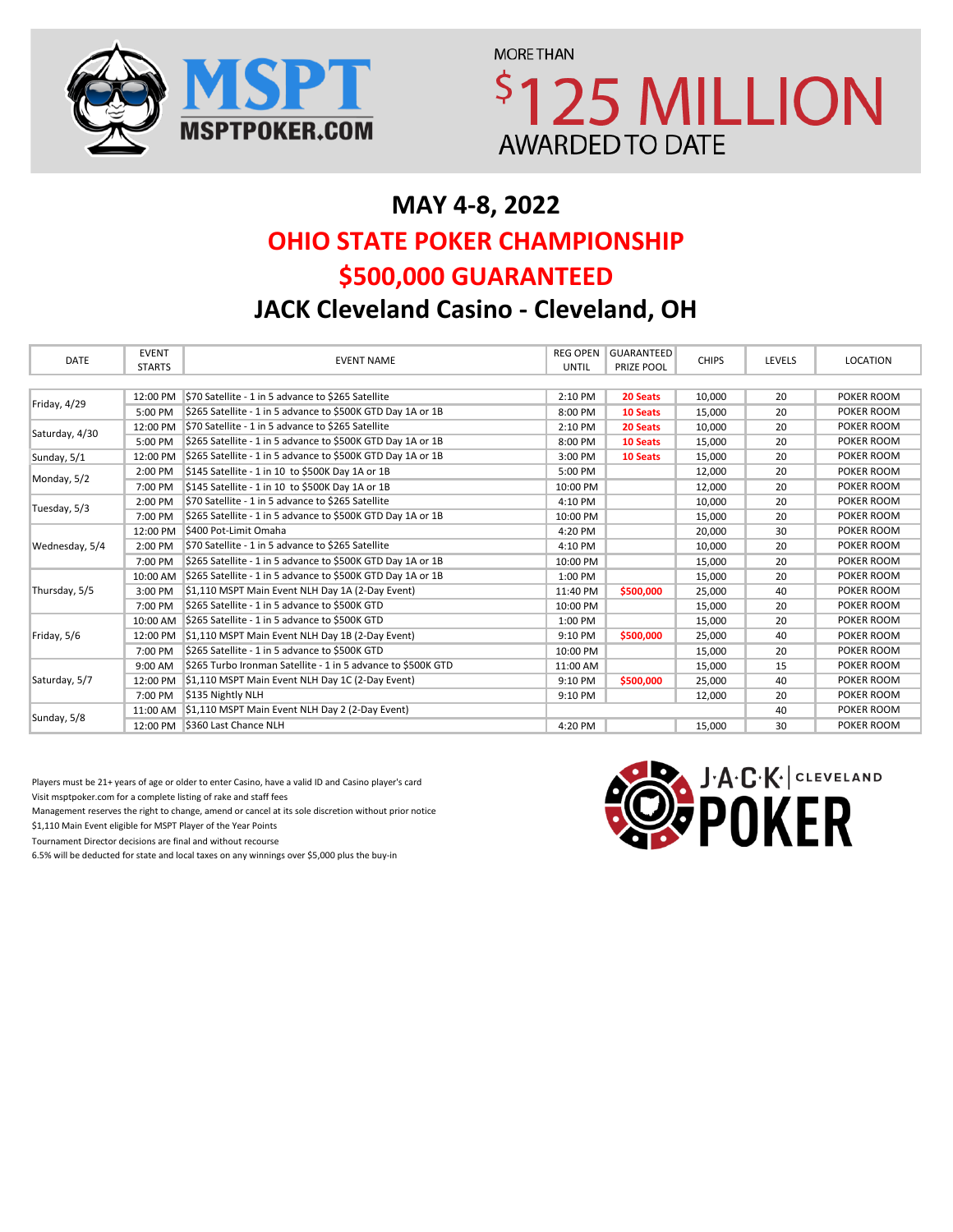

# **the NATION'S PREMIERE**

**POKER TOUR**



*msptpoker.com*

### **\$400 Pot-Limit Omaha**

1-Day Event (Re-Entry)

May 4 @ 12:00 PM

| Level | <b>Blinds</b>                               | <b>Big Blind Ante</b> | <b>Call or Make It</b> |  |  |
|-------|---------------------------------------------|-----------------------|------------------------|--|--|
|       | 100-100                                     | 100                   | 100 or 200-400         |  |  |
| 2     | 100-200                                     | 200                   | 200 or 400-700         |  |  |
| 3     | 200-300                                     | 300                   | 300 or 600-1,100       |  |  |
| 4     | 200-400                                     | 400                   | 400 or 800-1,400       |  |  |
| 5     | 300-500                                     | 500                   | 500 or 1,000-1,800     |  |  |
| 6     | 300-600                                     | 600                   | 600 or 1,200-2,100     |  |  |
| 7     | 400-800                                     | 800                   | 800 or 1,600-2,800     |  |  |
| 8     | 500-1,000                                   | 1,000                 | 1,000 or 2,000-3,500   |  |  |
|       | Registration closes at the start of Level 9 |                       |                        |  |  |
| 9     | 600-1,200                                   | 1,200                 | 1,200 or 2,400-4,200   |  |  |
| 10    | 800-1,600                                   | 1,600                 | 1,600 or 3,200-5,600   |  |  |
| 11    | 1,000-2,000                                 | 2,000                 | 2,000 or 4,000-7,000   |  |  |
| 12    | 1,200-2,400                                 | 2,400                 | 2,400 or 4,800-8,400   |  |  |
|       | <b>Remove 100 Chips</b>                     |                       |                        |  |  |
| 13    | 1,500-3,000                                 | 3,000                 | 3,000 or 6,000-10,500  |  |  |
| 14    | 2,000-4,000                                 | 4,000                 | 4,000 or 8,000-14,000  |  |  |
| 15    | 2,500-5,000                                 | 5,000                 | 5,000 or 10,000-17,500 |  |  |
|       | *Additional levels will be added as needed. |                       |                        |  |  |

- 1. TDA rules apply to all MSPT tournaments. Must be 21+ years of age, have Casino's player card and valid ID to participate.
- $\overline{2}$ Ten (10) minute break at the completion of every four (4) levels.
- 3. Management reserves the right to revise, suspend or cancel events at its sole discretion, without prior notice or liability.
- 4. \$400 buy-in (\$335 prize pool + \$65 administration fee). Administration fee includes any and all staffing/dealer fees, and rake. Players will start with 20,000 in tournament chips. Each level is thirty (30) minutes.
- 5. This is a re-entry event. Late entries and re-entries are allowed until the start of level nine (9).
- 6. Late entries and reentries will be dealt in immediately (do not have to wait for the blinds) and will receive a full starting stack.
- 7. Reentries will be assigned seat based on random draw or to balance tables at TD's discretion.
- 8. All players with a paid seat will have their chips put in play. At the conclusion of the registration period, all paid entries (including alternates) who have yet to be seated will be assigned a seat and their chips will be put into play.
- 9. Alternates will be called in order. Alternates must be in the room when their number is called. If they are not in the room, TD will call the next number until an active player is available to take the seat. Alternates not in the room will be skipped and remain at the top of the alternate list. Once registration has closed, all alternates not present will have their chip stack put in play.
- 10. Winners must show a valid ID to collect winnings. Residents of foreign countries without a U.S. tax treaty will be subject to withholding. Persuant to IRS regulations, W-2G or 1042 forms will be issued for all tournament winnings of \$5,000 or more (net of buy-in amount).
- 11. Tournament Director decisions are final and without recourse.
- 12. Antes only count toward pot bet post flop.
- 13. 6.5% will be deducted for state and local taxes on any winnings over \$5,000 plus the buy-in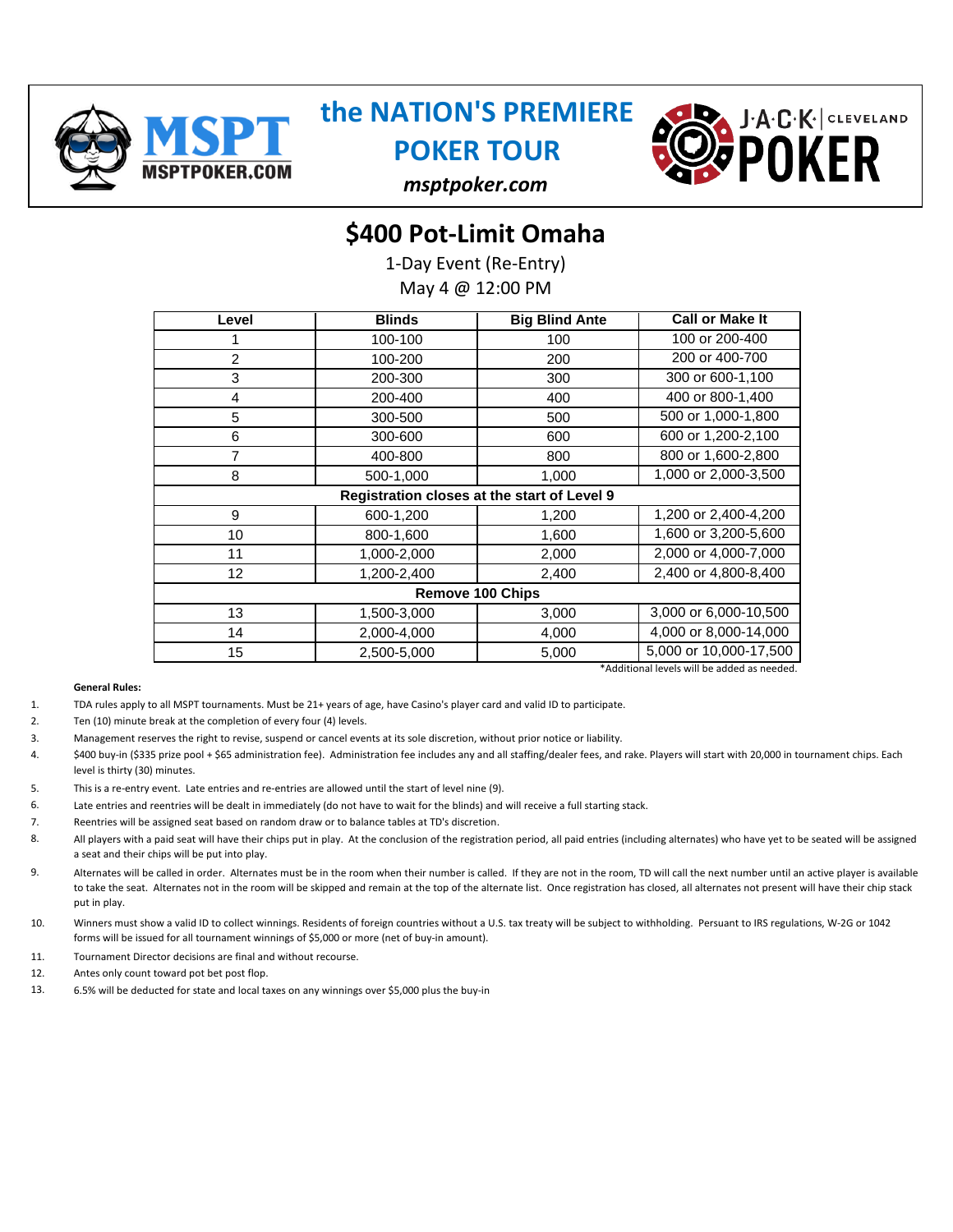

### *the NATION'S PREMIERE POKER TOUR*

*msptpoker.com*



### **\$70 Mega Satellite into \$265 Satellite**

NLHE (Re-Entry) - 1/5 Advance to \$265 Satellite

| Level          | <b>Big Blind Ante</b> | <b>Small Blind</b>             | <b>Large Blind</b> |
|----------------|-----------------------|--------------------------------|--------------------|
| 1              | 100                   | 100                            | 100                |
| $\overline{2}$ | 200                   | 100                            | 200                |
| 3              | 300                   | 200                            | 300                |
| 4              | 400                   | 200                            | 400                |
| 5              | 500                   | 300                            | 500                |
| 6              | 600                   | 300                            | 600                |
|                |                       | End of Registration / Re-entry |                    |
| $\overline{7}$ | 800                   | 400                            | 800                |
| 8              | 1,200                 | 600                            | 1,200              |
| 9              | 1,500                 | 1,000                          | 1,500              |
| 10             | 2,000                 | 1,000                          | 2,000              |
| 11             | 3,000                 | 2,000                          | 3,000              |
| 12             | 4,000                 | 2,000                          | 4,000              |
| 13             | 5,000                 | 3,000                          | 5,000              |
| 14             | 6,000                 | 3,000                          | 6,000              |
| 15             | 8,000                 | 4,000                          | 8,000              |
| 16             | 12,000                | 6,000                          | 12,000             |
| 17             | 15,000                | 10,000                         | 15,000             |
| 18             | 20,000                | 10,000                         | 20,000             |
| 19             | 30,000                | 20,000                         | 30,000             |
| 20             | 40,000                | 20,000                         | 40,000             |
| 21             | 50,000                | 30,000                         | 50,000             |
| 22             | 60,000                | 30,000                         | 60,000             |

- 1. TDA rules apply to all MSPT tournaments. Must be 21+ years of age, have Casino's player card and valid ID to participate.
- 2. Prizes: An entry into the \$265 buy-in NLHE Satellite will be awarded for every \$265 in the prize pool. Remaining money in the prize pool will be distributed to the next highest placing participant. If the net prize pool does not reach \$265 then only one place will be paid and will receive 100% of the prize pool.
- 3. Management reserves the right to revise, suspend or cancel events at its sole discretion, without prior notice or liability.
- 4. \$70 buy-in (\$53 prize pool + \$17 administration fee). Players will start with 10,000 in tournament chips. Each level is twenty (20) minutes. Ten (10) minute break at the completion of every six (6) levels.
- 5. This is a re-entry event. Late entries and re-entries are allowed until the start of level seven (7).
- 6. Late entries and reentries will be dealt in immediately (do not have to wait for the blinds) and will receive a full starting stack. Reentries will be assigned seat based on random draw or to balance tables at TD's discretion.
- 7. Players are allowed to play multiple satellites and win multiple seats. Players must play the first seat they win on the designated day, players will be awarded in Casino chips for each additional seat won.
- 8. Alternates will be called in order. Alternates must be in the room when their number is called. If they are not in the room, TD will call the next number until an active player is available to take the seat. Alternates not in the room will be skipped and remain at the top of the alternate list. Once
- 9. All players with a paid seat, prior to tournament start time, will have their chips put in play. At the conclusion of the registration period, all paid entries (including alternates) who have yet to be seated will be assigned a seat and their chips will be put into play.
- 10. This tournament is a Big Blind Ante tournament.
- 11. Tournament Director decisions are final and without recourse.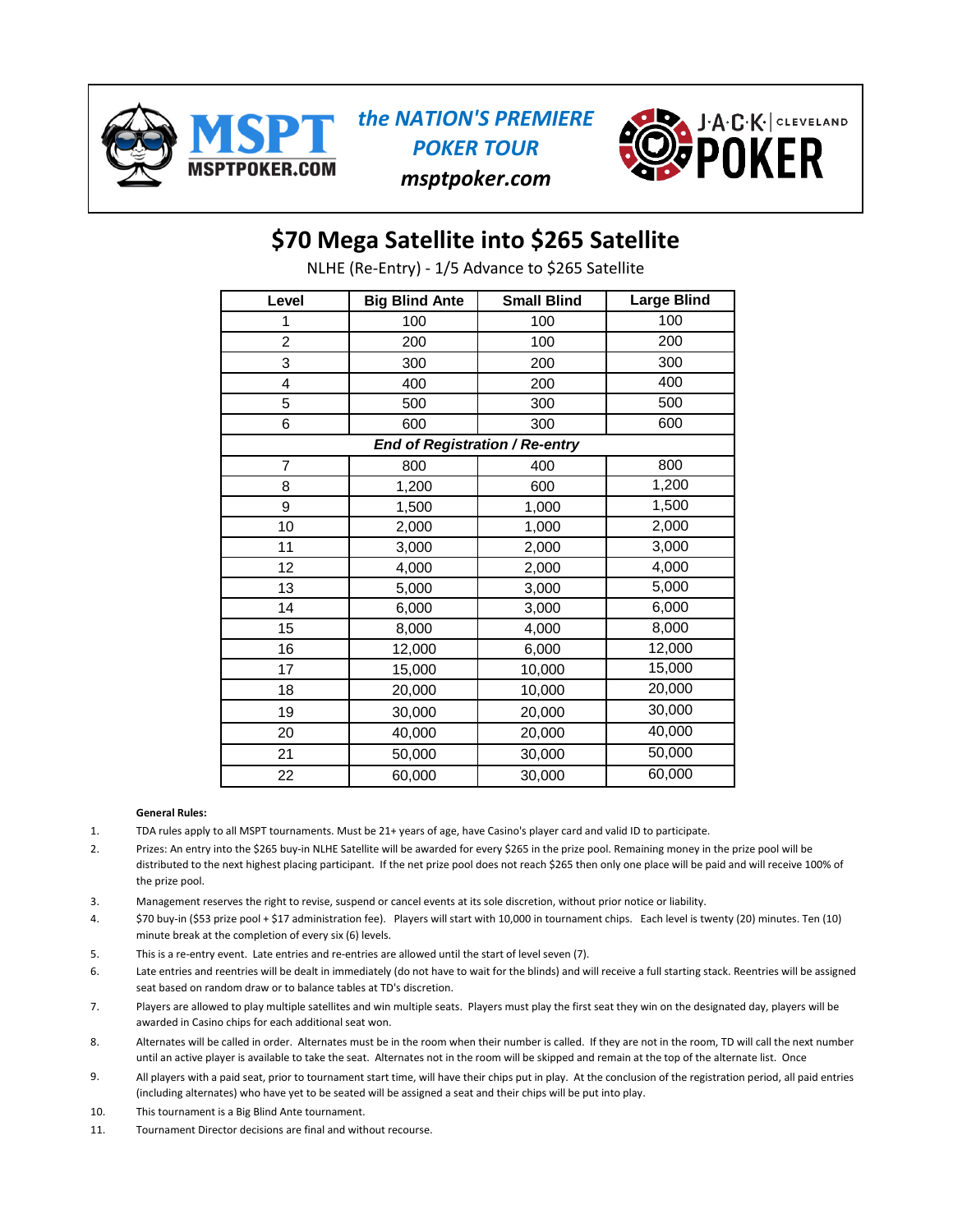

*the NATION'S PREMIERE POKER TOUR msptpoker.com*



## **\$145 Satellite Into \$500,000 GTD MSPT Main Event**

NLH (Re-Entry) - 1 in 10 Advance to \$1,110 MSPT \$500K GTD

Rounding pd in cash to the bubble

| Level          | <b>BB</b> Ante                                | <b>Small Blind</b> | <b>Big Blind</b> |
|----------------|-----------------------------------------------|--------------------|------------------|
|                | 100                                           | 100                | 100              |
| $\overline{2}$ | 200                                           | 100                | 200              |
| 3              | 300                                           | 200                | 300              |
| 4              | 400                                           | 200                | 400              |
| 5              | 500                                           | 300                | 500              |
| 6              | 600                                           | 300                | 600              |
| 7              | 800                                           | 400                | 800              |
| 8              | 1,200                                         | 600                | 1,200            |
|                | End of Registration / Re-entry / 10 Min Break |                    |                  |
| 9              | 1,500                                         | 1,000              | 1,500            |
| 10             | 2,000                                         | 1,000              | 2,000            |
| 11             | 3,000                                         | 2,000              | 3,000            |
| 12             | 4,000                                         | 2,000              | 4,000            |
| 13             | 5,000                                         | 3,000              | 5,000            |
| 14             | 6,000                                         | 3,000              | 6,000            |
| 15             | 8,000                                         | 4,000              | 8,000            |
| 16             | 12,000                                        | 6,000              | 12,000           |
| 17             | 15,000                                        | 10,000             | 15,000           |
| 18             | 20,000                                        | 10,000             | 20,000           |
| 19             | 30,000                                        | 20,000             | 30,000           |
| 20             | 40,000                                        | 20,000             | 40,000           |
| 21             | 50,000                                        | 30,000             | 50,000           |
| 22             | 60,000                                        | 30,000             | 60,000           |

- 1. TDA rules apply to all MSPT tournaments. Must be 21+ years of age, have Casino's player card and valid ID to participate.
- $\mathcal{L}$ Prizes: An entry into the \$1,110 buy-in NLH Main Event will be awarded for every \$1,110 in the prize pool. Remaining money in the prize pool will be distributed to the next highest placing participant. If the net prize pool does not reach \$1,110 then only one place will be paid and will receive 100% of the prize pool.
- 3. Management reserves the right to revise, suspend or cancel events at its sole discretion, without prior notice or liability.
- 4. \$145 buy-in (\$111 prize pool + \$34 administration fee). Administration fee includes any and all staffing/dealer fees, and rake. Players will start with 12,000 in tournament chips. STANDARD = Each level is twenty (20) minutes. Ten (10) minute break at the completion of Levels 4, 8, 14, 20. TURBO = Each level is fifteen (15) minutes. Ten (10) minute break at the completion of Levels 8 & 16. IRONMAN = No Breaks
- 5. This is a re-entry event. Late entries and re-entries are allowed until the start of level nine (9).
- 6. Late entries and re-entries will be dealt in immediately (do not have to wait for the blinds) and will receive a full starting stack. Reentries will be assigned seat based on random draw or to balance tables at TD's discretion.
- 7. Players are allowed to play multiple satellites and win multiple seats. Players must play the first seat they win on the designated day, players will be awarded in Casino chips for each additional seat won.
- 8. Alternates will be called in order. Alternates must be in the room when their number is called. If they are not in the room, TD will call the next number until an active player is available to take the seat. Alternates not in the room will be skipped and remain at the top of the alternate list. Once registration has closed, all alternates not present will have their chip stack put in play.
- 9. All players with a paid seat, prior to tournament start time, will have their chips put in play. At the conclusion of the registration period, all paid entries (including alternates) who have yet to be seated will be assigned a seat and their chips will be put into play.
- 10. This tournament is a Big Blind Ante tournament.
- 11. Tournament Director decisions are final and without recourse.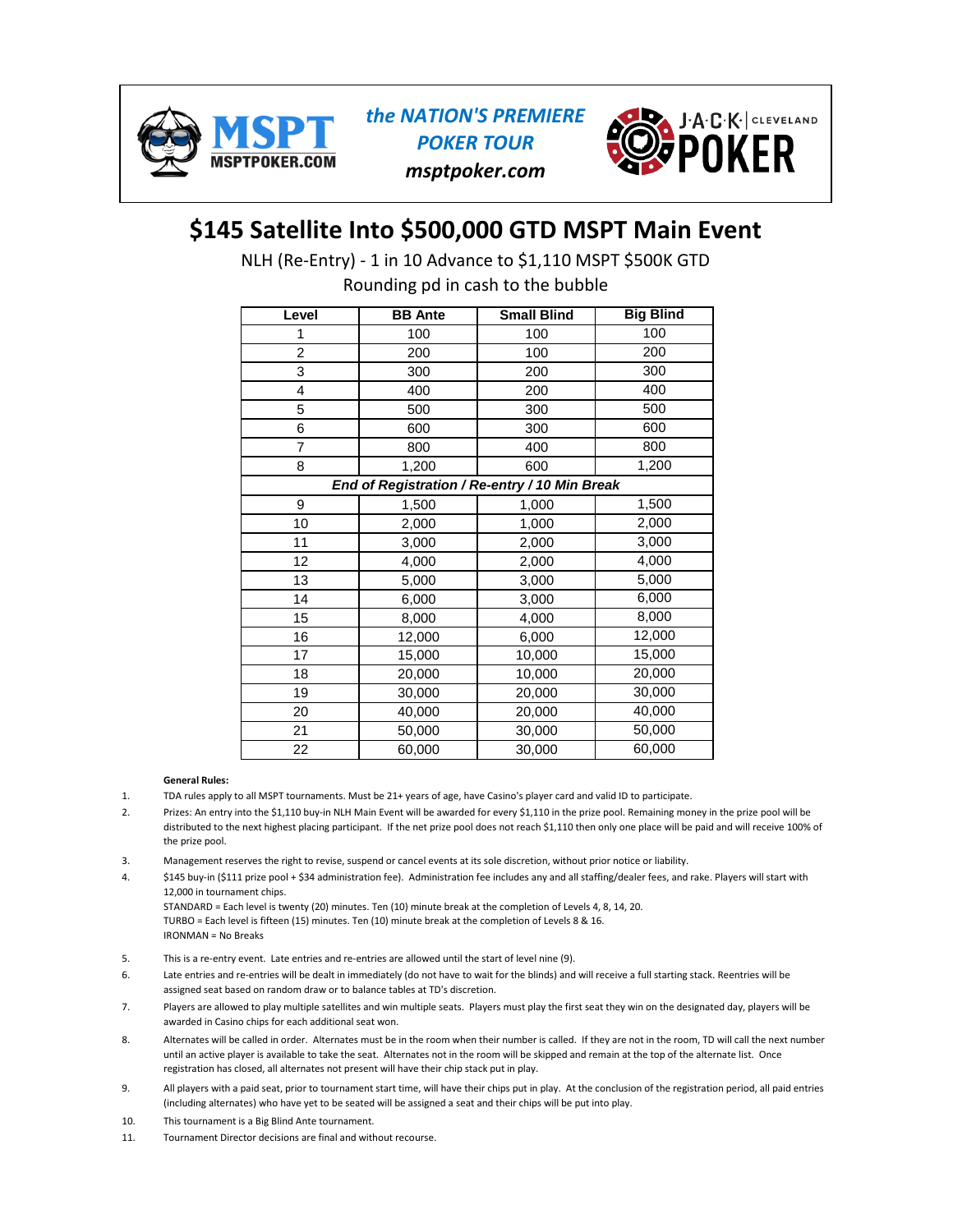

*the NATION'S PREMIERE POKER TOUR msptpoker.com*



## **\$265 Satellite Into \$500,000 GTD MSPT Main Event**

NLH (Re-Entry) - 1 in 5 Advance to \$1,110 MSPT \$500K GTD

Rounding pd in cash to the bubble

| Level          | <b>BB</b> Ante                                | <b>Small Blind</b> | <b>Big Blind</b> |
|----------------|-----------------------------------------------|--------------------|------------------|
| 1              | 100                                           | 100                | 100              |
| $\overline{2}$ | 200                                           | 100                | 200              |
| 3              | 300                                           | 200                | 300              |
| 4              | 400                                           | 200                | 400              |
| 5              | 500                                           | 300                | 500              |
| 6              | 600                                           | 300                | 600              |
| 7              | 800                                           | 400                | 800              |
| 8              | 1,200                                         | 600                | 1,200            |
|                | End of Registration / Re-entry / 10 Min Break |                    |                  |
| 9              | 1,500                                         | 1,000              | 1,500            |
| 10             | 2,000                                         | 1,000              | 2,000            |
| 11             | 3,000                                         | 2,000              | 3,000            |
| 12             | 4,000                                         | 2,000              | 4,000            |
| 13             | 5,000                                         | 3,000              | 5,000            |
| 14             | 6,000                                         | 3,000              | 6,000            |
| 15             | 8,000                                         | 4,000              | 8,000            |
| 16             | 12,000                                        | 6,000              | 12,000           |
| 17             | 15,000                                        | 10,000             | 15,000           |
| 18             | 20,000                                        | 10,000             | 20,000           |
| 19             | 30,000                                        | 20,000             | 30,000           |
| 20             | 40,000                                        | 20,000             | 40,000           |
| 21             | 50,000                                        | 30,000             | 50,000           |
| 22             | 60,000                                        | 30,000             | 60,000           |

- 1. TDA rules apply to all MSPT tournaments. Must be 21+ years of age, have Casino's player card and valid ID to participate.
- $\mathcal{L}$ Prizes: An entry into the \$1,110 buy-in NLH Main Event will be awarded for every \$1,110 in the prize pool. Remaining money in the prize pool will be distributed to the next highest placing participant. If the net prize pool does not reach \$1,110 then only one place will be paid and will receive 100% of the prize pool.
- 3. Management reserves the right to revise, suspend or cancel events at its sole discretion, without prior notice or liability.
- 4. \$265 buy-in (\$222 prize pool + \$43 administration fee). Administration fee includes any and all staffing/dealer fees, and rake. Players will start with 15,000 in tournament chips. STANDARD = Each level is twenty (20) minutes. Ten (10) minute break at the completion of Levels 4, 8, 14, 20.
	- TURBO = Each level is fifteen (15) minutes. Ten (10) minute break at the completion of Levels 8 & 16. IRONMAN = No Breaks
- 5. This is a re-entry event. Late entries and re-entries are allowed until the start of level nine (9).
- 6. Late entries and re-entries will be dealt in immediately (do not have to wait for the blinds) and will receive a full starting stack. Reentries will be assigned seat based on random draw or to balance tables at TD's discretion.
- 7. Players are allowed to play multiple satellites and win multiple seats. Players must play the first seat they win on the designated day, players will be awarded in Casino chips for each additional seat won.
- 8. Alternates will be called in order. Alternates must be in the room when their number is called. If they are not in the room, TD will call the next number until an active player is available to take the seat. Alternates not in the room will be skipped and remain at the top of the alternate list. Once registration has closed, all alternates not present will have their chip stack put in play.
- 9. All players with a paid seat, prior to tournament start time, will have their chips put in play. At the conclusion of the registration period, all paid entries (including alternates) who have yet to be seated will be assigned a seat and their chips will be put into play.
- 10. This tournament is a Big Blind Ante tournament.
- 11. Tournament Director decisions are final and without recourse.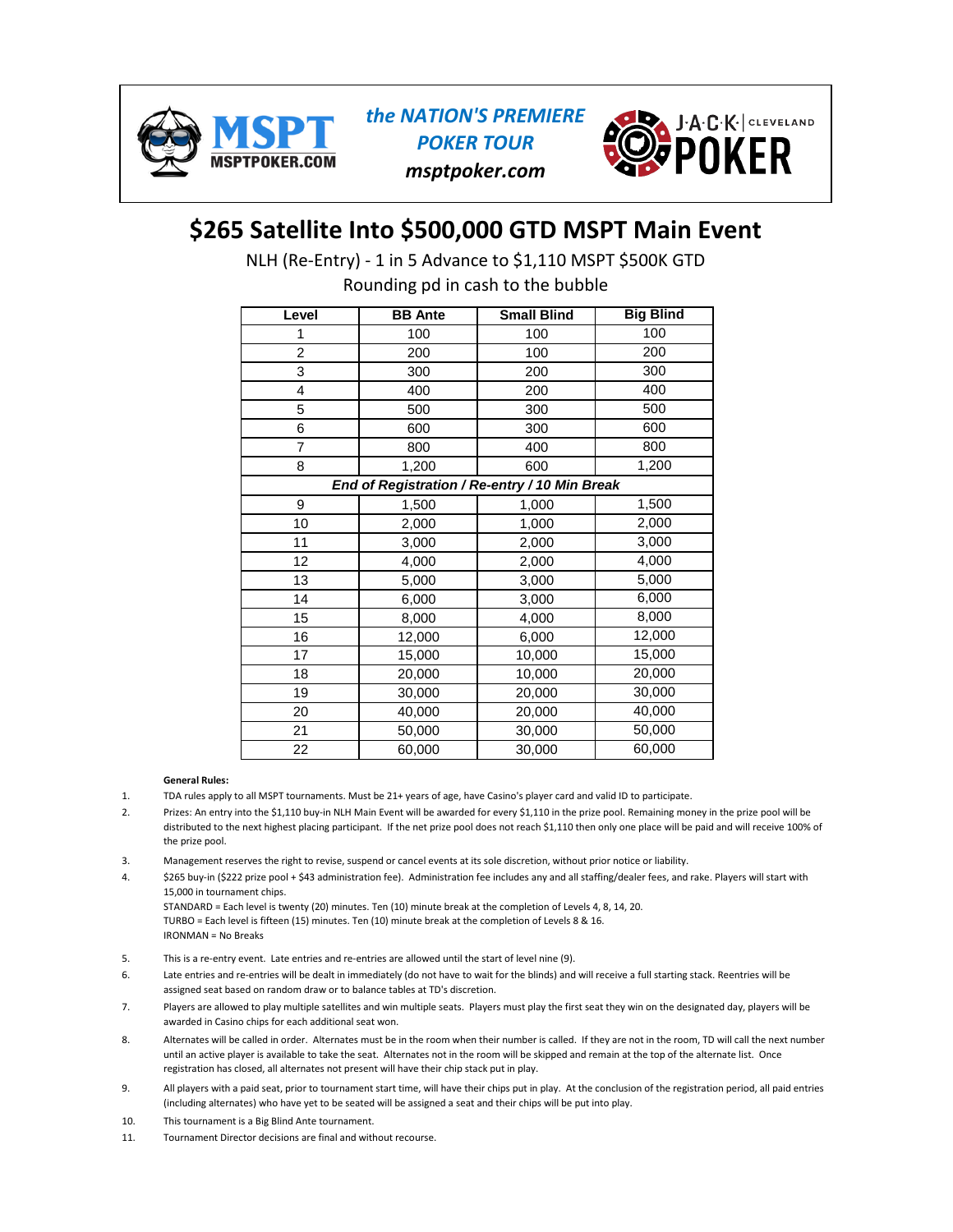

### **the NATION'S PREMIERE POKER TOUR**



*msptpoker.com*

### **OHIO STATE POKER CHAMPIONSHIP**

**\$1,110 Main Event NLH - \$500,000 Guarantee**

2-Day Official Trophy Event (Re-Entry) / 25,000 Starting Stack

May 5: Day A @ 3:00 PM / May 6-7: Day B + C @ 12:00 PM / May 8: Day 2 @ 11:00 AM

| Level                                               | <b>Big Blind Ante</b> | <b>Small Blind</b>                           | <b>Large Blind</b>                          |  |  |
|-----------------------------------------------------|-----------------------|----------------------------------------------|---------------------------------------------|--|--|
| 1                                                   | 100                   | 100                                          | 100                                         |  |  |
| $\overline{c}$                                      | 200                   | 100                                          | 200                                         |  |  |
| 3                                                   | 300                   | 200                                          | 300                                         |  |  |
| 4                                                   | 400                   | 200                                          | 400                                         |  |  |
| 5                                                   | 500                   | 300                                          | 500                                         |  |  |
| 6                                                   | 600                   | 300                                          | 600                                         |  |  |
| 7                                                   | 800                   | 400                                          | 800                                         |  |  |
| 8                                                   | 1,000                 | 500                                          | 1,000                                       |  |  |
| 9                                                   | 1,200                 | 600                                          | 1,200                                       |  |  |
|                                                     |                       | 10 Min Break on 1A / 40 Min Break on 1B & 1C |                                             |  |  |
| 10                                                  | 1,500                 | 1,000                                        | 1,500                                       |  |  |
| 11                                                  | 2,000                 | 1,000                                        | 2,000                                       |  |  |
| 12                                                  | 2,500                 | 1,500                                        | 2,500                                       |  |  |
| 10 Min Break / Reg. closes at the start of Level 13 |                       |                                              |                                             |  |  |
| 13                                                  | 3,000                 | 2,000                                        | 3,000                                       |  |  |
| 14                                                  | 4,000                 | 2,000                                        | 4,000                                       |  |  |
| 15                                                  | 5,000                 | 3,000                                        | 5,000                                       |  |  |
|                                                     | End of Day 1          |                                              |                                             |  |  |
| 16                                                  | 6,000                 | 3,000                                        | 6,000                                       |  |  |
| 17                                                  | 8,000                 | 4,000                                        | 8,000                                       |  |  |
| 18                                                  | 10,000                | 5,000                                        | 10,000                                      |  |  |
| 19                                                  | 12,000                | 6,000                                        | 12,000                                      |  |  |
| 20                                                  | 15,000                | 10,000                                       | 15,000                                      |  |  |
| 21                                                  | 20,000                | 10,000                                       | 20,000                                      |  |  |
| 22                                                  | 25,000                | 15,000                                       | 25,000                                      |  |  |
| 23                                                  | 30,000                | 20,000                                       | 30,000                                      |  |  |
| 24                                                  | 40,000                | 20,000                                       | 40,000                                      |  |  |
| 25                                                  | 50,000                | 30,000                                       | 50,000                                      |  |  |
| 26                                                  | 60,000                | 30,000                                       | 60,000                                      |  |  |
| 27                                                  | 80,000                | 40,000                                       | 80,000                                      |  |  |
| 28                                                  | 100,000               | 50,000                                       | 100,000                                     |  |  |
| 29                                                  | 120,000               | 60,000                                       | 120,000                                     |  |  |
| 30                                                  | 150,000               | 100,000                                      | 150,000                                     |  |  |
|                                                     |                       |                                              | *Additional levels will be added as needed. |  |  |

**General Rules:**

- 1. TDA rules apply to all MSPT tournaments. Must be 21+ years of age, have Casino's player card and valid ID to participate.
- 2. Management reserves the right to revise, suspend or cancel events at its sole discretion, without prior notice or liability.
- 3. Ten (10) minute break at the completion of every three (3) levels. Forty (40) minute dinner break after Level 9 on Days 1B & 1C. Each flight will play through the end of Level 15 or until approx. 12% of the field remains. To start Day 2, play will resume at the time the earliest Flight ended. Day 2 will resume at 11am combining all remaining players from each flight, and continue until a winner has been declared.

4. \$1,110 buy-in (\$970 prize pool + \$140 administration fee). Administration fee includes any and all staffing/dealer fees, and rake. Players will start with 25,000 in tournament chips. Each level is forty (40) minutes. Each level is thirty (30) minutes heads-up. \$1,500 withheld for awards, POY and championship package.

- 5. This is a re-entry event. Late entries and re-entries are allowed until the start of level thirteen (13). Players who bag at the end of a flight are not allowed to play a future flight unless they forfeit their stack. Any player who does will NOT be entitled to a refund of any buy-in's made after bagging chips or any prize money that may be awarded due to the additional buyin.
- 6. Late entries and re-entries will be dealt in immediately (do not have to wait for the blinds) and will receive a full starting stack. Reentries will be assigned seat based on random draw or to balance tables at TD's discretion.
- 7. This tournament is a Big Blind Ante tournament.
- 8. All players with a paid seat, prior to tournament start time, will have their chips put in play. At the conclusion of the registration period, all paid entries (including alternates) who have yet to be seated will be assigned a seat and their chips will be put into play.
- 9. Alternates will be called in order. Alternates must be in the room when their number is called. If they are not in the room, TD will call the next number until an active player is available to take the seat. Alternates not in the room will be skipped and remain at the top of the alternate list. Once registration has closed, all alternates not present will have their chip stack put in play.
- 10. Winners must show a valid ID to collect winnings. Residents of foreign countries without a U.S. tax treaty will be subject to withholding. Persuant to IRS regulations, W-2G or 1042 forms will be issued for all tournament winnings of \$5,000 or more (net of buy-in amount).
- 11. Tournament Director decisions are final and without recourse.
- 12. 6.5% will be deducted for state and local taxes on any winnings over \$5,000 plus the buy-in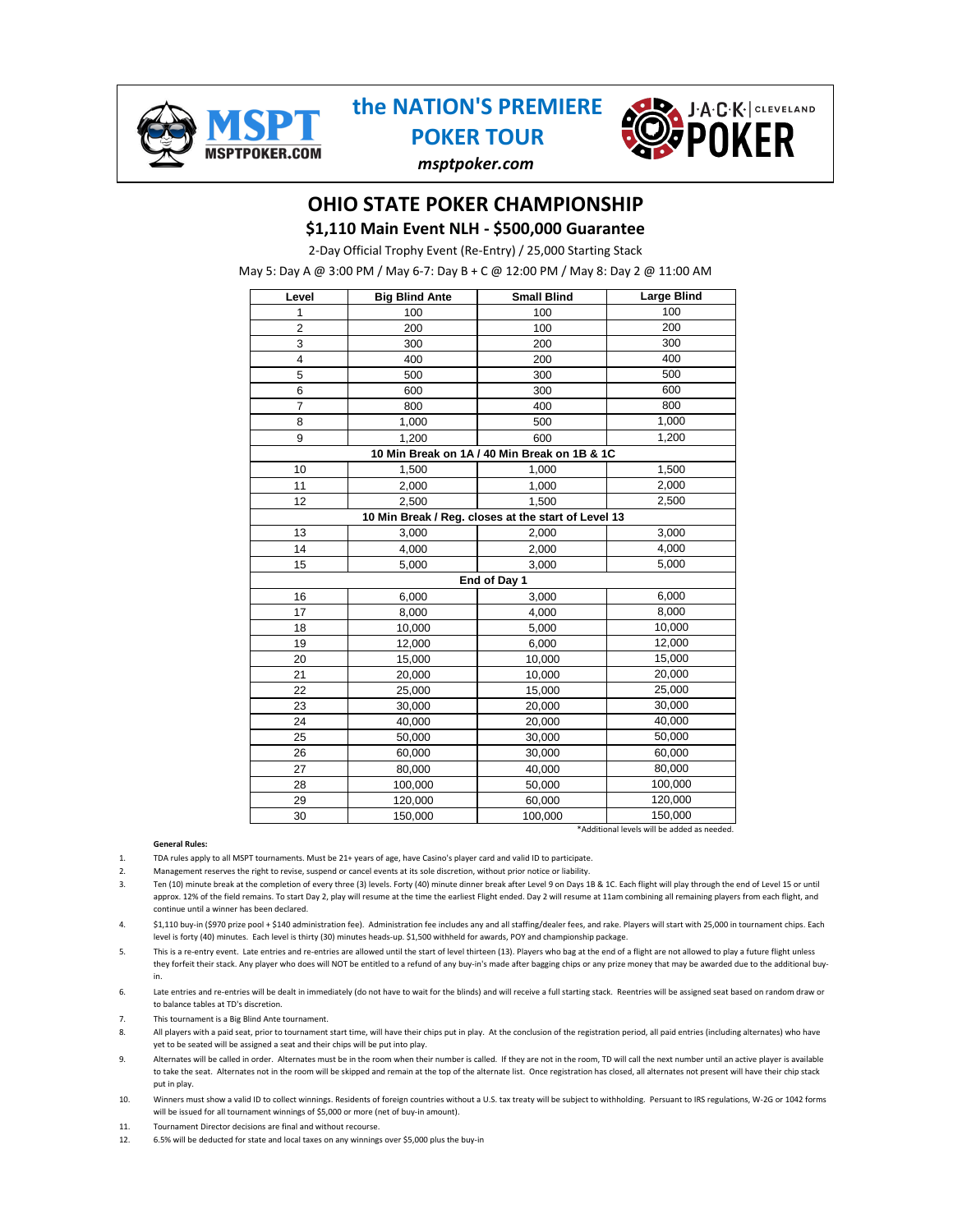

# **the NATION'S PREMIERE**

**POKER TOUR**



### *msptpoker.com*

### **\$360 Last Chance NLH**

1-Day Event (Re-Entry) May 8 @ 12:00 PM

| Level          | <b>BB</b> Ante | <b>Small Blind</b>                          | <b>Big Blind</b>                            |
|----------------|----------------|---------------------------------------------|---------------------------------------------|
| 1              | 100            | 100                                         | 100                                         |
| $\overline{c}$ | 200            | 100                                         | 200                                         |
| 3              | 300            | 200                                         | 300                                         |
| 4              | 400            | 200                                         | 400                                         |
| 5              | 500            | 300                                         | 500                                         |
| 6              | 600            | 300                                         | 600                                         |
| 7              | 800            | 400                                         | 800                                         |
| 8              | 1,200          | 600                                         | 1,200                                       |
|                |                | Registration closes at the start of Level 9 |                                             |
| 9              | 1,500          | 1,000                                       | 1,500                                       |
| 10             | 2,000          | 1,000                                       | 2,000                                       |
| 11             | 3,000          | 2,000                                       | 3,000                                       |
| 12             | 4,000          | 2,000                                       | 4,000                                       |
| 13             | 5,000          | 3,000                                       | 5,000                                       |
| 14             | 6,000          | 3,000                                       | 6,000                                       |
| 15             | 8,000          | 4,000                                       | 8,000                                       |
| 16             | 12,000         | 6,000                                       | 12,000                                      |
| 17             | 15,000         | 10,000                                      | 15,000                                      |
| 18             | 20,000         | 10,000                                      | 20,000                                      |
| 19             | 30,000         | 20,000                                      | 30,000                                      |
| 20             | 40,000         | 20,000                                      | 40,000                                      |
| 21             | 50,000         | 30,000                                      | 50,000                                      |
| 22             | 60,000         | 30,000                                      | 60,000                                      |
| 23             | 80,000         | 40,000                                      | 80,000                                      |
| 24             | 120,000        | 60,000                                      | 120,000                                     |
| 25             | 150,000        | 100,000                                     | 150,000                                     |
| 26             | 200,000        | 100,000                                     | 200,000                                     |
|                |                |                                             | *Additional levels will be added as needed. |

#### **General Rules:**

1. TDA rules apply to all MSPT tournaments. Must be 21+ years of age, have Casino's player card and valid ID to participate.

- $\mathcal{L}$ Ten (10) minute break at the completion of every four (4) levels.
- 3. Management reserves the right to revise, suspend or cancel events at its sole discretion, without prior notice or liability.
- 4. \$360 buy-in (\$300 prize pool + \$60 administration fee). Administration fee includes any and all staffing/dealer fees, and rake. Players will start with 15,000 in tournament chips. Each level is thirty (30) minutes.
- 5. This is a re-entry event. Late entries and re-entries are allowed until the start of level nine (9).
- 6. Late entries and re-entries will be dealt in immediately (do not have to wait for the blinds) and will receive a full starting stack.
- 7. Re-entries will be assigned seat based on random draw or to balance tables at TD's discretion.
- 8. All players with a paid seat will have their chips put in play. At the conclusion of the registration period, all paid entries (including alternates) who have yet to be seated will be assigned a seat and their chips will be put into play.
- 9. Alternates will be called in order. Alternates must be in the room when their number is called. If they are not in the room, TD will call the next number until an active player is available to take the seat. Alternates not in the room will be skipped and remain at the top of the alternate list. Once registration has closed, all alternates not present will have their chip stack put in play.
- 10. Winners must show a valid ID to collect winnings. Residents of foreign countries without a U.S. tax treaty will be subject to withholding. Persuant to IRS regulations, W-2G or 1042 forms will be issued for all tournament winnings of \$5,000 or more (net of buy-in amount).
- 11. Tournament Director decisions are final and without recourse.